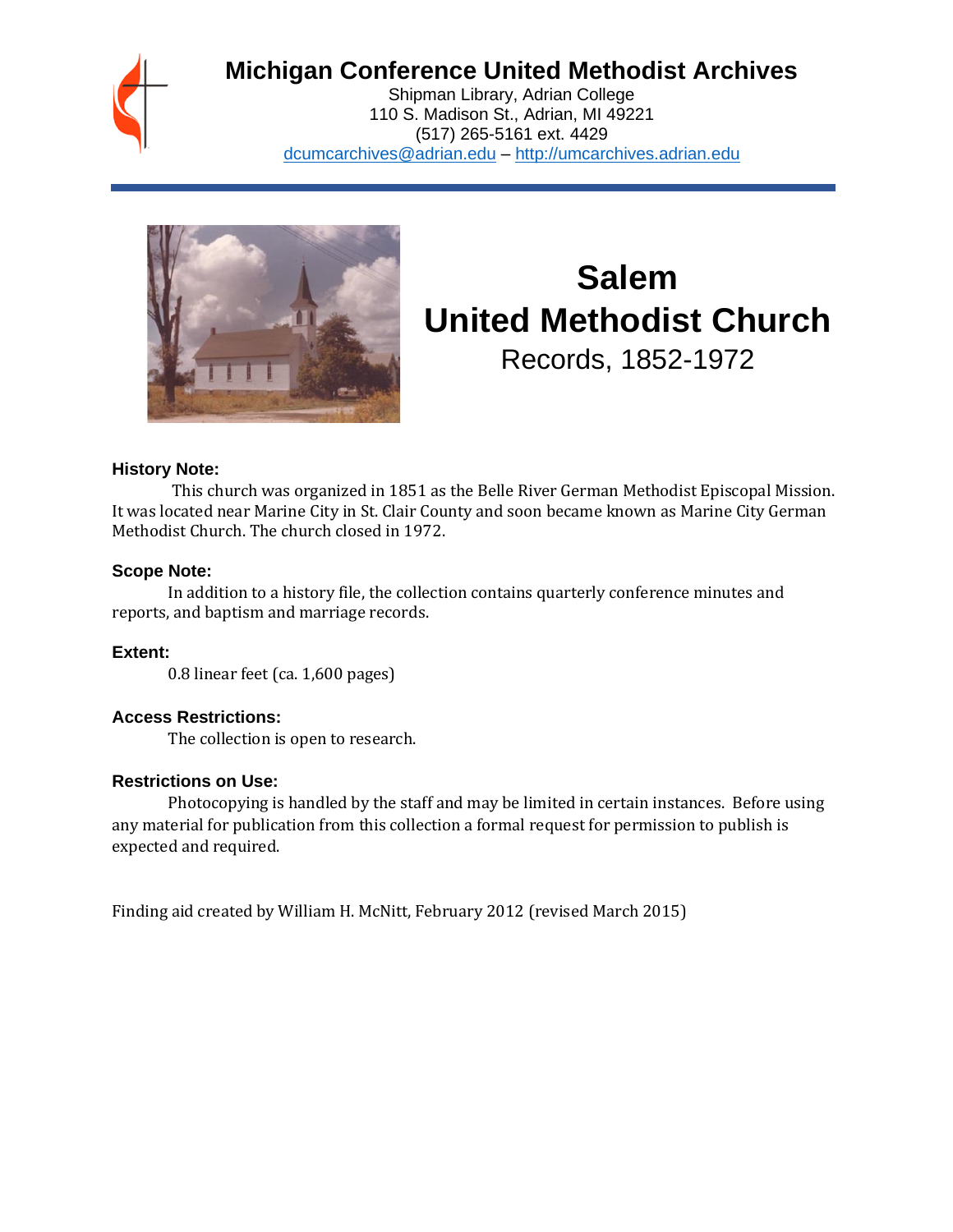#### **Appointments List**

- 1865-1867: Heinrich "Henry" Krill
- 1867-1870: John C. Egley/Egly
- 1870-1872: Conrad Wehnes
- 1872-1874: Gustav H. Fiedler
- 1874-1875: Louis Dunker
- 1875-1878: Karl Koch
- 1878-1880: August Aust
- 1880-1881: August Gerlach
- 1881-1882: To be supplied
- 1882-1885: Theodore Schumann
- 1885-1887: Christian Spaeth
- 1887-1889: Gustav Bertram
- 1889-1893: Frederick A. Kuhnle
- 1893-1895: William Rogatzky
- 1895-1897: Carl B. Koch
- 1897-1899: David Dobbrick
- 1899-1900: Ernest E. Mueller
- 1900-1904: John A. Beck
- 1904-1907: Timothy A. Speckman
- 1907-1910: Edward F. Hildebrand
- 1910-1912: Theodore C. Nagler
- 1912-1916: Frederick W. Schaenzlin/Schanzlin
- 1916-1917: Albin G. Kruschwitz
- 1917-1921: Karl W. Patow
- 1921-1924: Gottlieb Tanner
- 1924-1927: Clarence G. Ellinger
- 1927-1941: Albin G. Kruschwitz
- 1941-1944: Karl W. Patow
- 1944-1946: Owen A. Knox
- 1946-1949: Everett A. Smith
- 1949-1953: Paul M. Cargo
- 1953-1963: Otto H. Steen
- 1963-1965: James Lyon Rhinesmith
- 1965-1971: James Bruce Brown
- 1971-1972: Phillip D. Miles